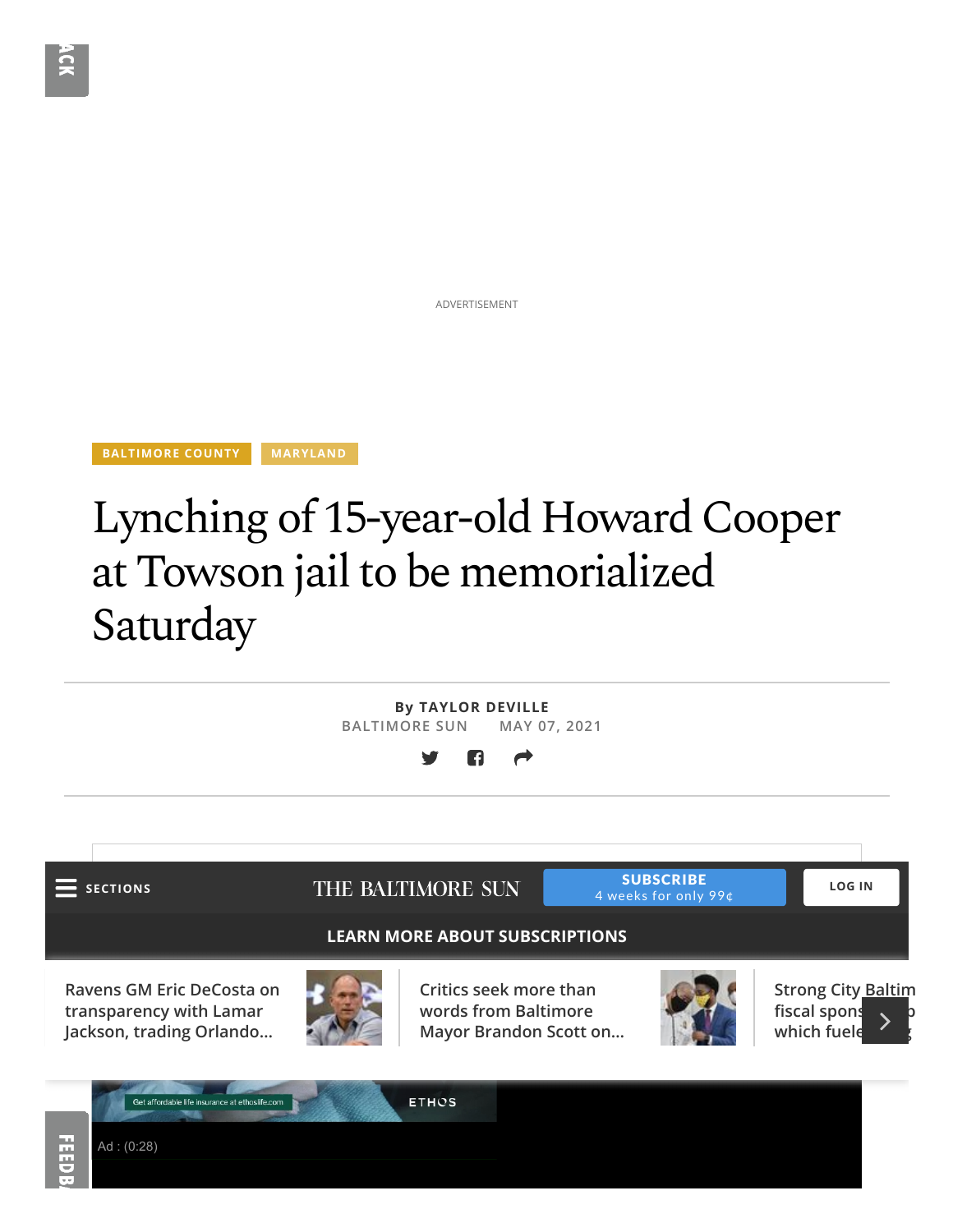Howard Cooper, a 15-year-old Black boy, was dragged from his cell and hung from a sycamore tree outside the Towson jailhouse by a mob of white men 136 years ago.

He was one of approximately 40 Black Marylanders lynched, as **documented by historians**. On Saturday, Cooper will be memorialized with a marker and ceremony to dignify his memory near the Towson jail where he was imprisoned.

ADVERTISEMENT



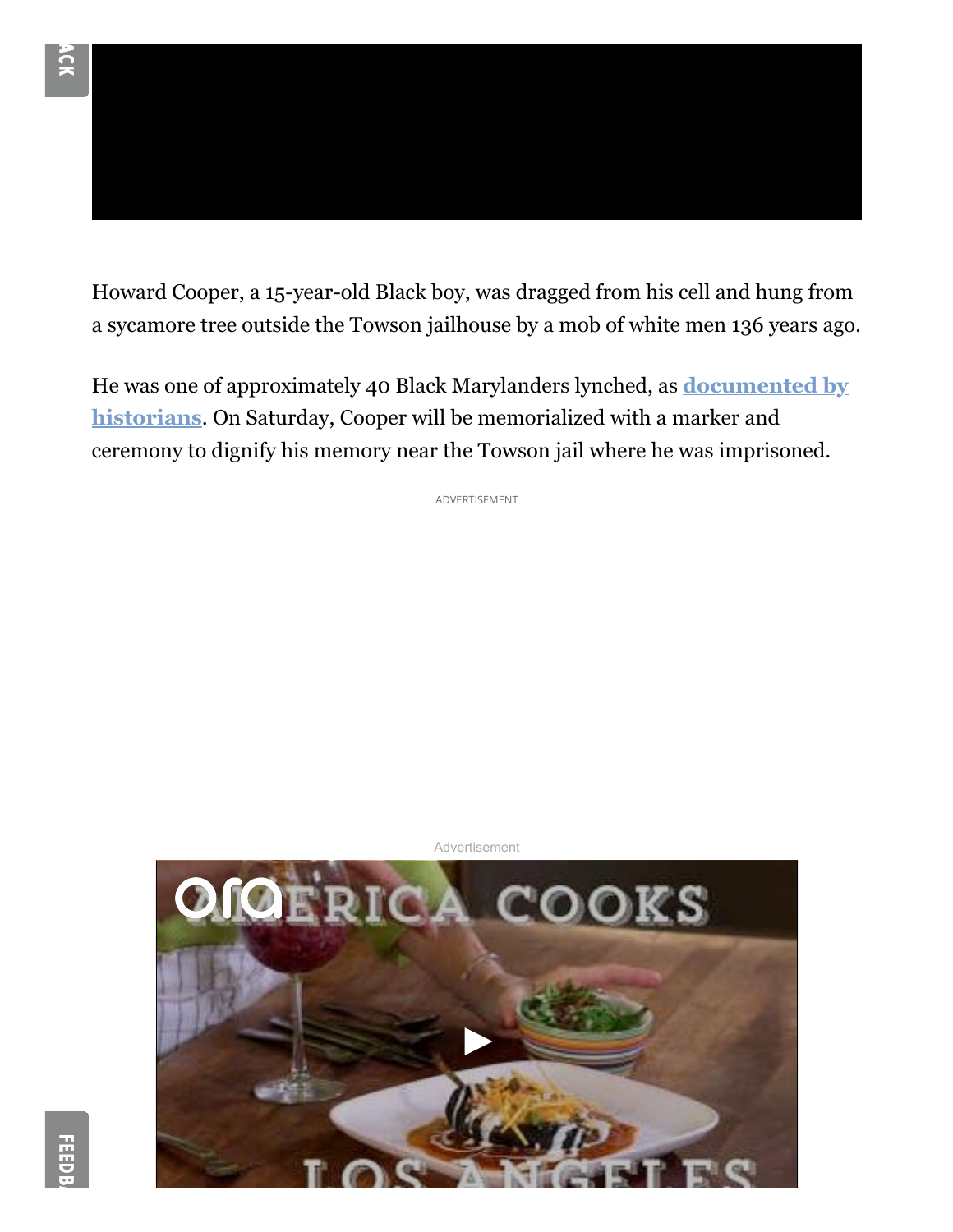

The ceremony is part of an ongoing effort by **The Maryland Lynching Memorial Project**, a group of 13 county chapters working to document the history of lynching in Maryland, advance the cause of reconciliation in the state and advocate for public acknowledgment of lynchings. The Equal Justice Initiative, which has **documented more than 4,400 such killings** nationwide, calls them racial terror lynchings because the goal was to "enforce racial subordination and segregation."

"We are taking important steps in Maryland to acknowledge and overcome the overt and [structural] racism throughout our State's history," said House Speaker Adrienne A. Jones, who is among those who will speak during the Saturday ceremony, in an emailed statement.

ADVERTISEMENT

"Recognizing the absurdity of lynching [a] 15 year old child — more appropriately, the murder of a child in the late 1800s — is another step in the healing process so that every Marylander can truly feel invested in our future," she said.

It's a history that has been "dismissed and marginalized," said Will Schwarz, a longtime television and video producer who established the Memorial Lynching Project and serves as its president.

Advertisement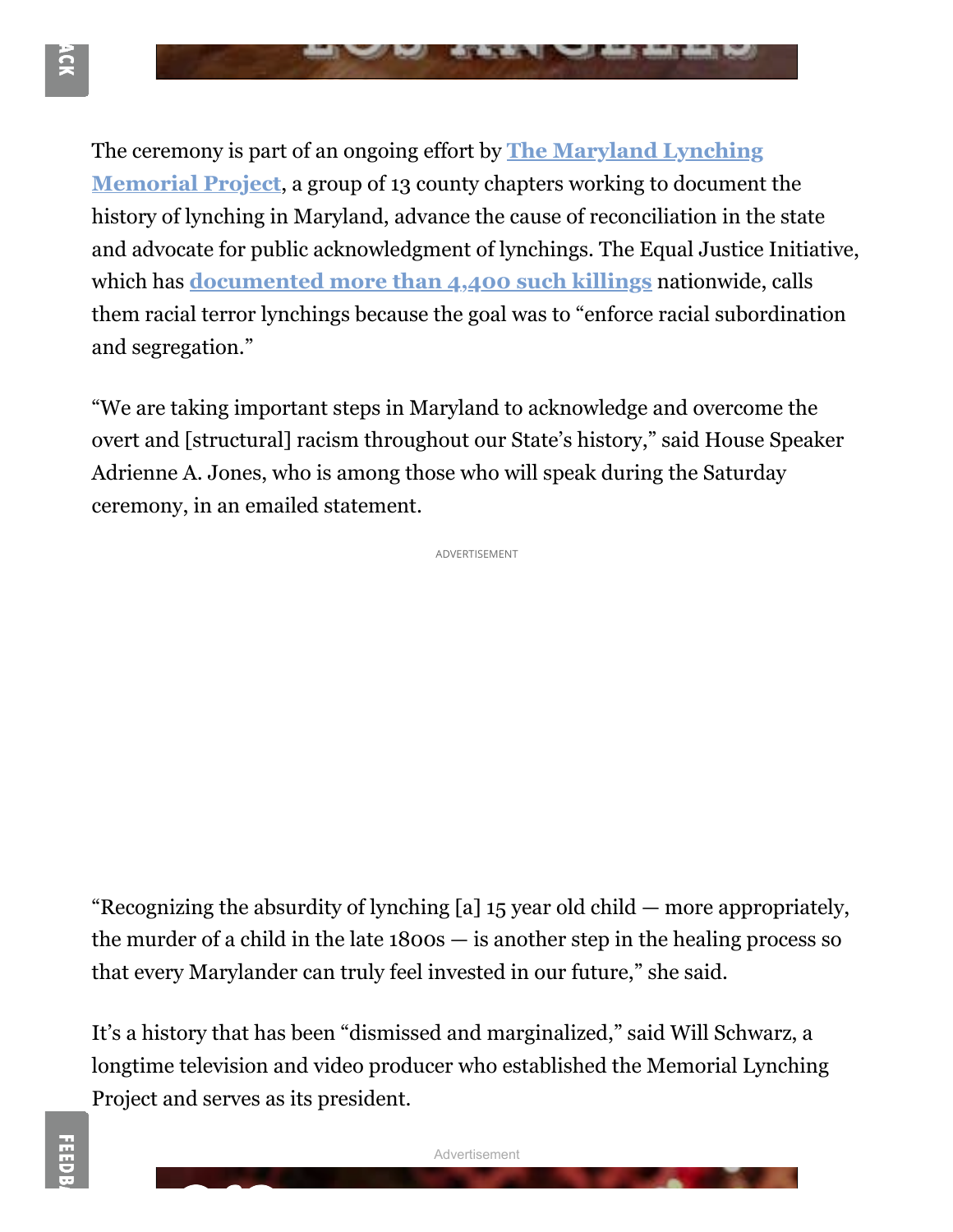

"I live a mile and a quarter away, maybe, from that jail," Schwarz said. "I had driven by it all the time. I had no idea."

Will Schwarz, left to right, founder of the Maryland Memorial Lynching Project, Nancy Goldring, president of the Northeast Towson Improvement Association, and Baltimore County Chief Diversity and Inclusion Officer Troy Williams, stand with a historical marker honoring Howard Cooper, who was lynched outside the Towson jailhouse when he was 15 years old. The Maryland Memorial Lynching Project partnered with the Equal Justice Initiative and Baltimore County to install the plaque honoring Cooper's memory outside the old jail. The commemoration is part of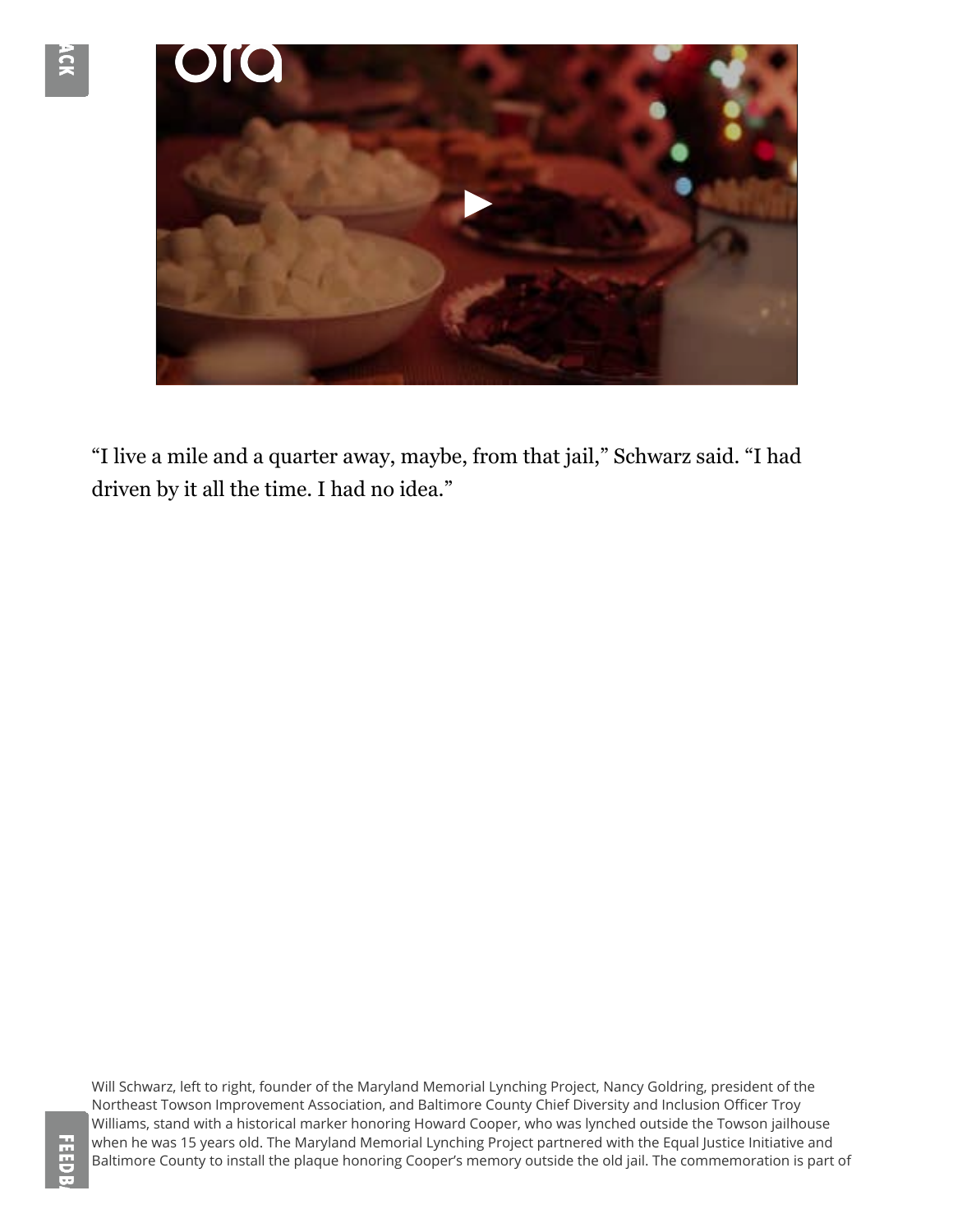Cooper was convicted by an all-white jury that, within minutes, concluded he was guilty of raping Katie Gray, a white teenager, in an area then known as Rockland in Baltimore County. Neither Gray nor Cooper testified that Gray was raped.

ADVERTISEMENT

His sentence was death by hanging. He was lynched in the early hours of July 13, 1885, **before his attorneys could appeal** his conviction to the U.S. Supreme Court on the grounds that Cooper's 14th Amendment rights had been violated because Maryland effectively prohibited Black people from serving on juries.

His body was left hanging "so angry white residents and local train passengers could see his corpse," according to Cooper's plaque. His mother, Henrietta, retrieved his remains and buried him in an unmarked grave in Ruxton.

Towson residents working to memorialize 1885 lynching of 15-year-old Howard Cooper »

Cooper's marker is funded by the **Equal Justice Initiative**.

Lynchings have been documented in 18 of Maryland's 24 jurisdictions from 1854 to 1933. The most occurred in Anne Arundel and Prince George's counties.

In 2019, the Equal Justice Initiative helped unveil a marker in Annapolis commemorating the five known Black men who were hanged or fatally shot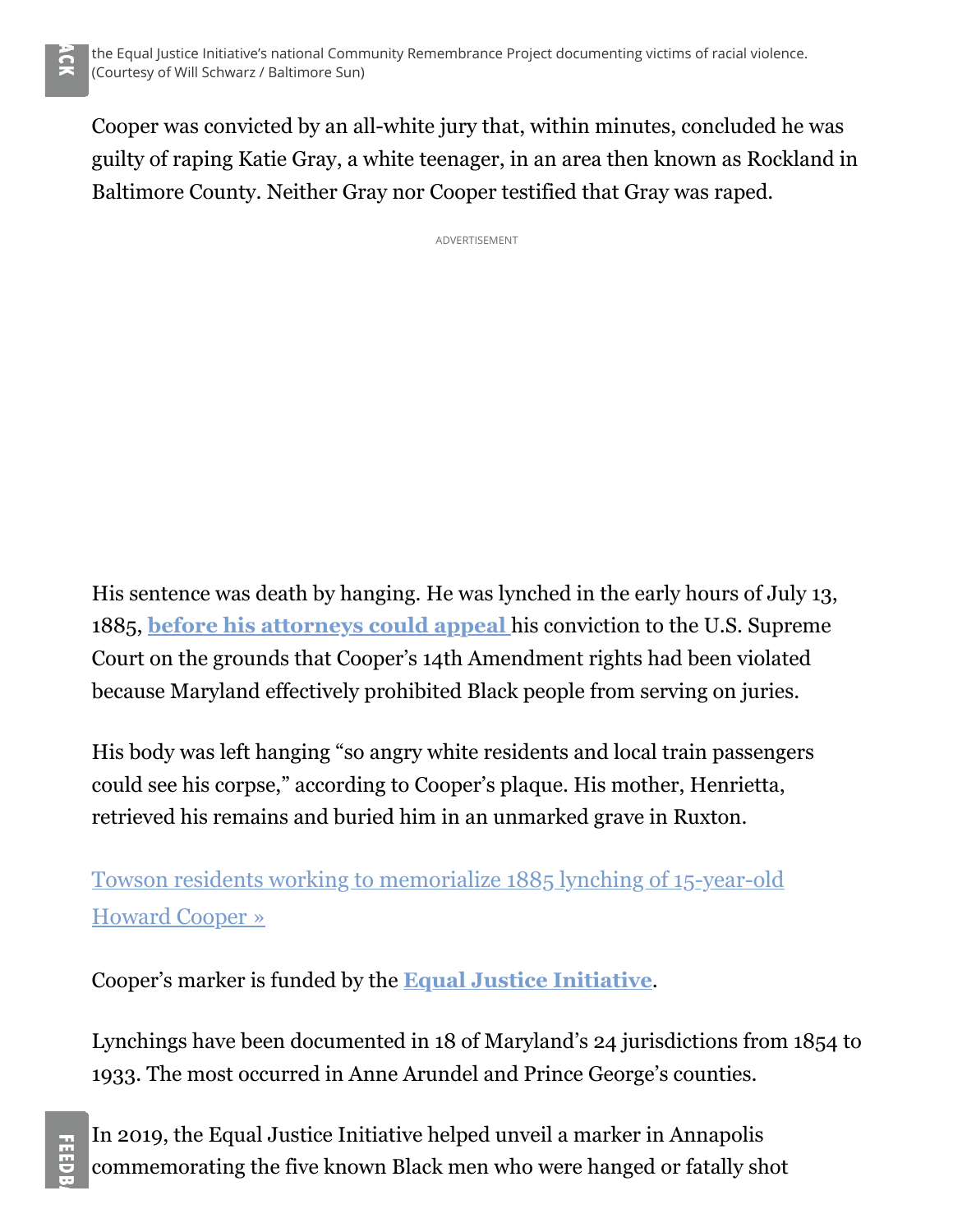## without trial, and likely under false accusation, in Anne Arundel County.

Cooper's marker in Towson will be the second of its kind in the state. A third historical marker memorializing three lynching victims in Salisbury will be installed May 22 in the Eastern Shore town by the Salisbury Lynching Memorial Task Force and the Equal Justice Initiative.

Historians recently discovered a second lynching that occurred in Baltimore County. A Black man named William Ramsey was killed in Rosedale in 1909, but little is known about his life or death, Schwarz said. The county chapter of the Memorial Lynching Project is searching for records about him.

"What we're asking people to do ... is to look, is to confront the truth," Schwarz said. "We're acknowledging what happened and now we have to think about how it continues to influence our lives and what we can do to dismantle this machinery of white supremacy. And it's gotta be local."

The Towson plaque will stand on a right of way near the old jailhouse, known as Bosley Hall, just beyond where Cooper was lynched. Baltimore County owns the land of the former jail but leases it to a third party, Azola Building Rehab, which repurposed it as an office building in 2011.

"Our path towards reconciliation must be multifaceted," said Troy Williams, Baltimore County's chief diversity officer, in a statement.

That means "having difficult conversations in the public square, and using those conversations as a catalyst to address policies and practices that have perpetuated systemic inequities," said Williams, who helped secure the site for the memorial.

The memorial comes two years after legislation passed by the Maryland General Assembly established the Maryland Lynching Truth and Reconciliation Commission, a task force that is the first of its kind in the United States.

The task force's goal is to research lynchings known to have occurred in the state, hold public meetings in the communities where the killings took place, and include